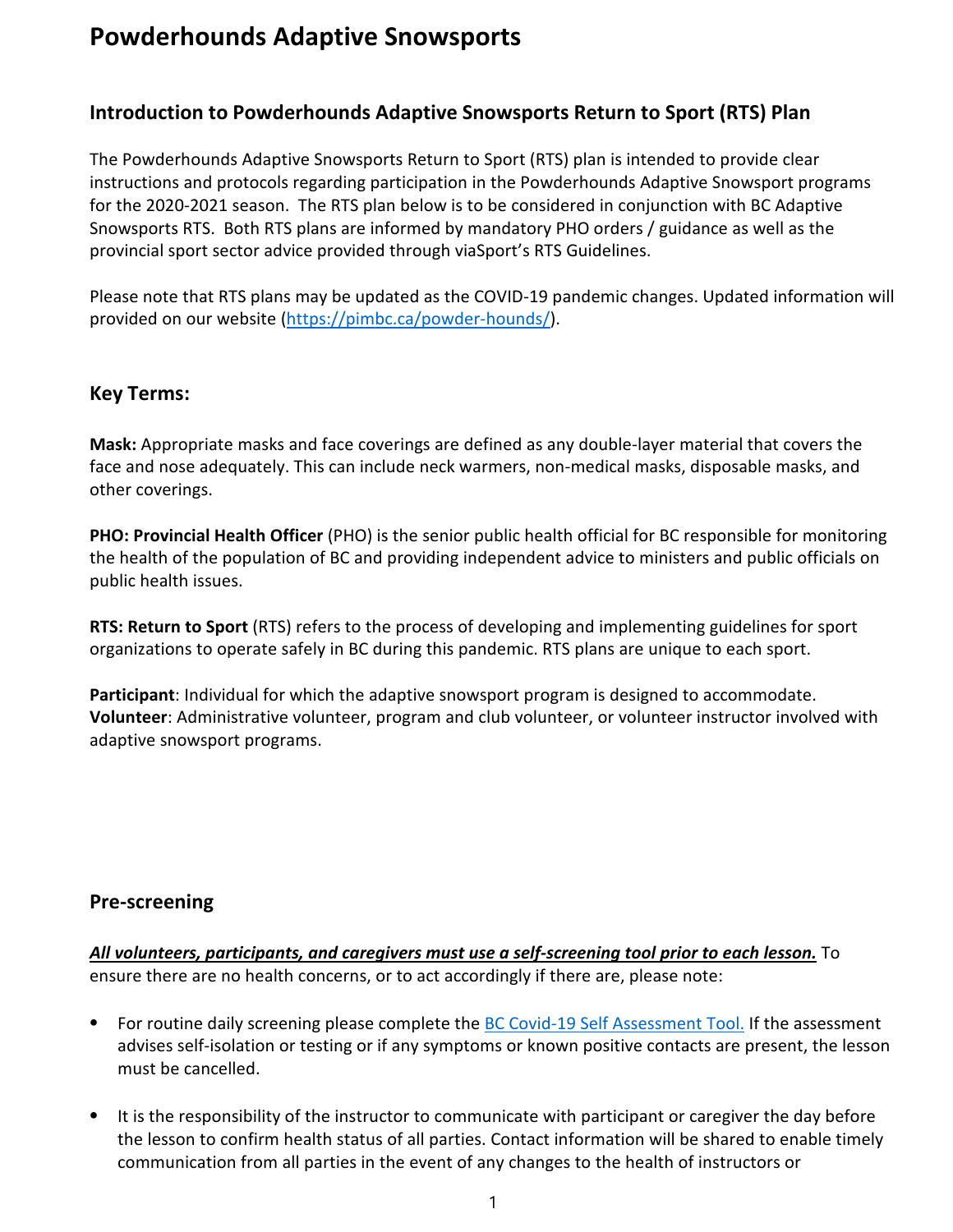participants. Instructor calls are intended to clarify skier ability and lesson plan, individual gear, bubbles, and parent participation as well as address any health and safety concerns.

- ⦁ If a lesson is cancelled for any reason, Powderhounds will attempt to reschedule. However, rescheduling can not be guaranteed and is subject to availability.
- ⦁ No instructor or participant may return to the program until they are symptom free and cleared of illness based on Public Health Guidelines.

#### Arrival Process

To best ensure the health and safety of all involved, the following protocols will be adhered to upon arriving at the mountain facility:

- ⦁ Instructors will meet their participants in the zone where the lesson will take place:
	- ⦁ Happy Valley Area for the magic carpet area;
	- ⦁ Across from VCM for all chairlift ski areas.
- ⦁ Instructors will be identified by a number system to simplify meeting participants and allow meet up areas to remain socially distanced.
- ⦁ On hill contact information must be shared and parents/caregivers must be available to be reached throughout the lesson in case of illness or emergency.
- ⦁ Room runners will be assigned each day to bring out equipment from locker for all instructor teams. Sitski lead instructors will have access to equipment room.
- ⦁ Clients must supply blankets, helmets, googles (if blankets from the emergency supply are used, they are not to be returned).
- ⦁ All gear and equipment will be sanitized between lessons using Public Health Guideline approved methods by designated and trained volunteers.
- ⦁ Masks must be worn by instructors, participants and parents/caregivers at all times. This should be discussed in the pre-lesson phone call. For those participants who may find this challenging, practicing at home prior to the lesson will be advised.

### Lesson Process

To best ensure the health and safety of all involved, the following protocols will be adhered to during the lesson:

⦁ Wherever possible we encourage parents to stay for the lesson to help maintain social distancing of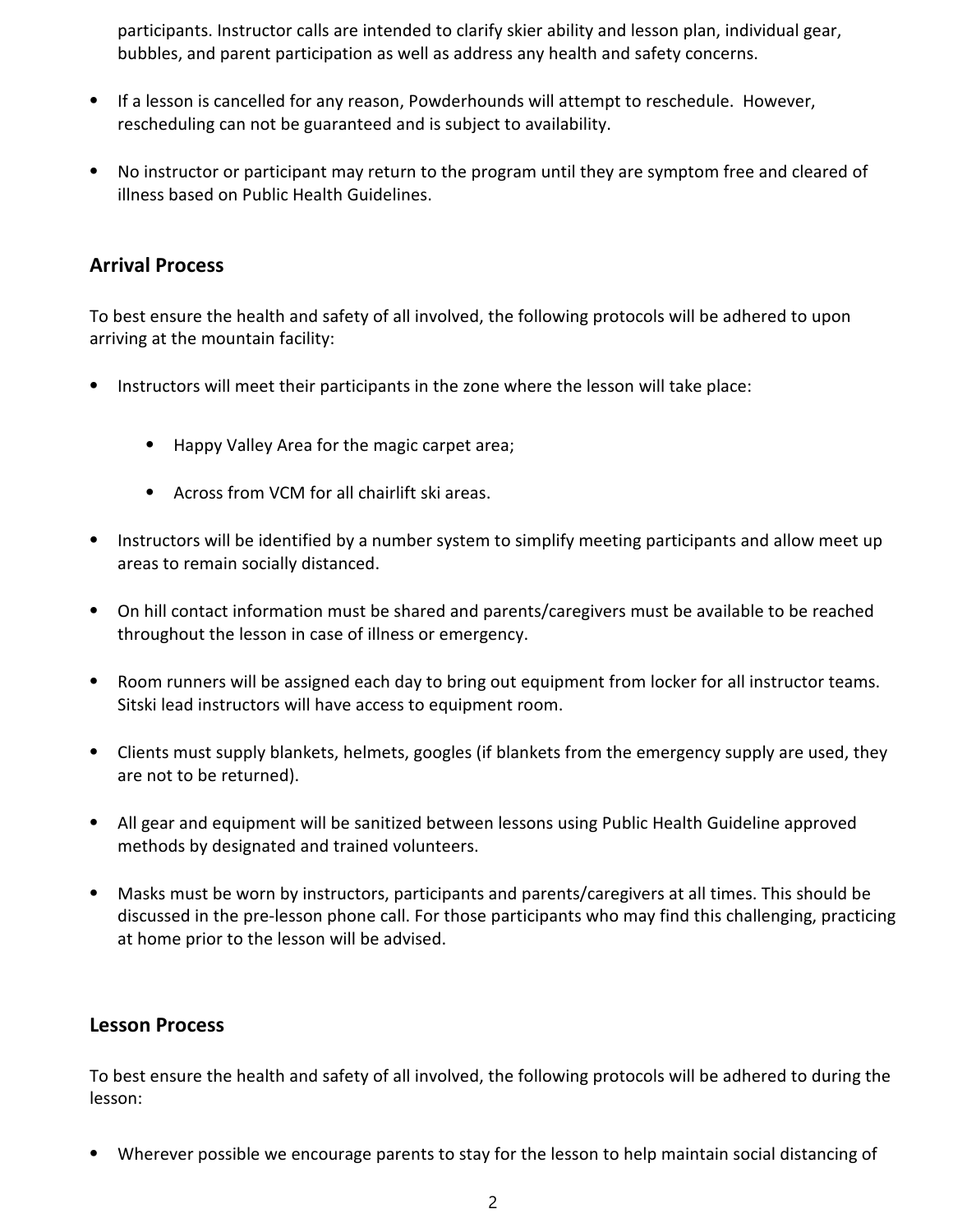instructors and participants if physical assistance is needed.

- ⦁ Remind parents, students must be able to keep face coverings on for their lessons.
- ⦁ Fresh gloves for second set of lessons for instructors or spray sanitize at end of lesson (remember proper hand/glove hygiene).
- ⦁ Where social distancing cannot be maintained for safety reasons, all protocols will be followed for wearing of facemasks and observing proper hygiene practices. Where possible only one instructor will assist when necessary.

## Positive or Suspected Positive Case Plan

Where there is a positive or suspected positive case of COVID-19 all participants, family members and volunteers are to adhere to the following:

⦁ Any positive or suspected positive case within two weeks of attending a lesson must be reported to the Powderhounds Director or designate by phone or email. Appropriate contact tracing will then be followed.

Our Safe Work Practice Policy for exposure events:

- If you suspect you have COVID -19
	- o Stay home
	- o Complete the self-assessment online https://bc.thrive.health/covid19/en
	- o Follow instructions based upon self-assessment
	- o Update you Supervisor
- If you have contact with a positive COVID -19 case
	- o Follow good hygiene practices and self-monitor
	- o Wait for contact tracing by Interior Health
	- o If Interior Health contacts you, update your Supervisor, follow instructions as directed
- ⦁ If the student or instructor develop symptoms during the lesson, contact parents/caregiver and coordinate the immediate end to the lesson. The student must be picked up as quickly as possible in the same spot they were dropped off.
- ⦁ Notify all Powderhound contacts related to the lesson and instruct them to follow public health guidelines. Self monitor for symptoms. Complete the self-assessment online https://bc.thrive.health HYPERLINK "https://bc.thrive.health/covid19/en"/ HYPERLINK "https://bc.thrive.health/covid19/en"covid19/en . Further updates will be sent when information regarding situation is known. Confidentiality will be maintained.
- ⦁ If a morning lesson participant becomes ill, instructors will notify Director or designate of the day to discuss situation and determine if the instructor's afternoon class can proceed based on situation and